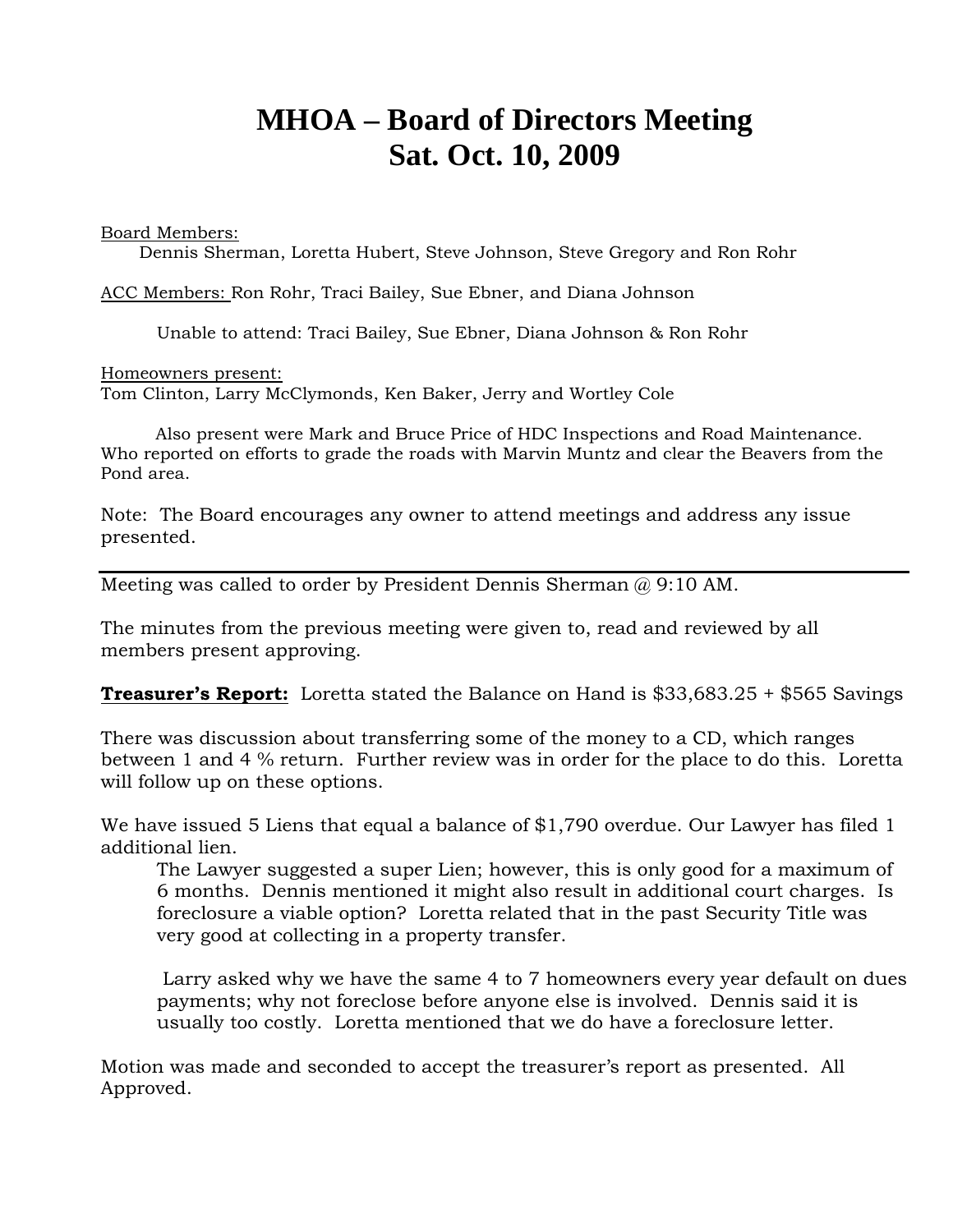## **Architectural Control Committee (ACC):**

Traci submitted via e-mail stating that the ACC has from the last meeting reviewed and approved 1 Home Repaint, 1 Home Re-stain, 1 Driveway Entry Post install, 1 Mudroom Addition, 1 Home Structure and 2 Garages. All met ACC requirements.

#### **Pond and Burn Pit:**

 Steve J. & Dennis reported on the workdays and the culvert cleaning. Steve said Marvin pulled the gravel from the ditches and spread the extra on the roads. 2 roads remain to be done, Mark Price aided in this job. Dennis installed electrical lines to aid in melting ice in the culverts when they freeze. Steve J. mentioned that the pond road was cleared and graveled and a solar powered electric fence has been installed to discourage the Beavers. The Beavers then built a new dam that shorted the battery out.

Steve J. has permission from DOW, Carrie North and Tony Sanborn to forcibly remove the beavers since they are not allowed to be trapped. Mark and Bruce will submit a bid to perform this and part the dams. The weir at the pond was repaired. Dennis suggested we get more grass carp (6) and use chemicals to reduce the growth in the pond. Terry Roberts had mentioned this was successful in Texas and Mark Stone has access to some chemicals we could use.

Dennis found cutters that can chew up the growth in the pond and a net to remove the debris for around \$600. There is also a pond auger or a chain drag that could be used. Steve J. thinks we need more gravel on the pond road and a wider passage.

Dennis stated that some of the fencing at the Burn Pit and the Pond need repair; the gate at the burn pit has been repaired and is working well.

The grader needs a new mal board and 2 hoses leaked, these were replaced. Mark suggested we use straw in the catchments on the culverts to retard erosion and culvert loading. The rocks in the areas may need to be removed as they aid the flow of dirt into the culverts? Steve mentioned that The Water Boy has a 1200 gallon tank and charges \$180 to blow out the culverts. Mark and Bruce also have a tank and pump to clear culverts and keep them open. Tom C. scooped 1 upside entry into a culvert on Glacier Peak View. This should catch the sand so it can be removed in the spring. He suggested that straw bails might be a waste of money.

Tom Clinton asked where we advertised the road contract. Dennis stated some of the previous past people (3 or 4) who responded did not submit a bid or even gave any indication of interest. Tom asked if we had insurance for Mark and Bruce, Steve J. said that we had a rider on our existing policy to cover the grader.